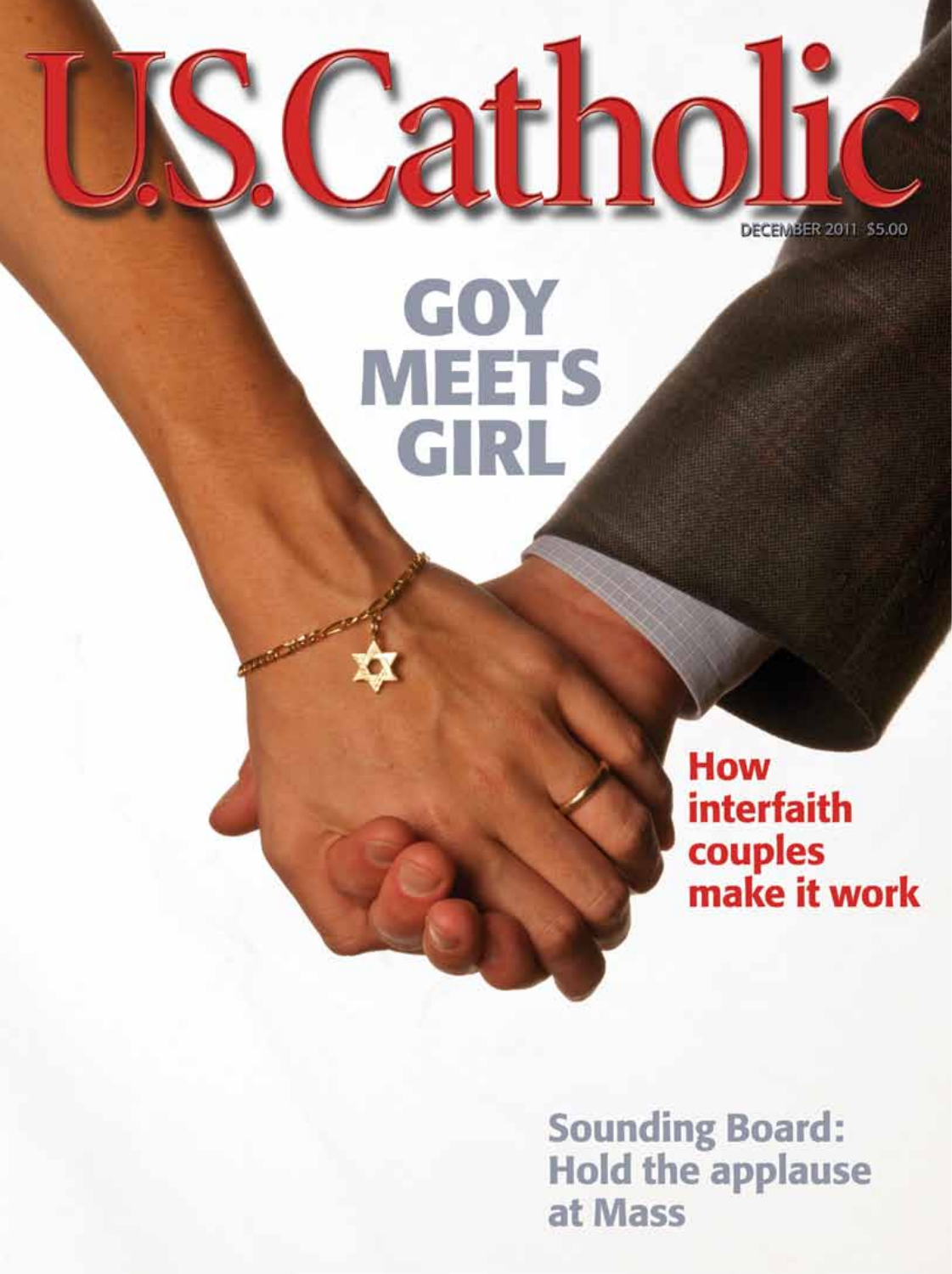# inthisissue U.S. CATHOLIC Wol. 76, No. 12 December 2011

# COVER STORY

#### **12** Goy meets girl: How interfaith couples make it work

Spouses who don't walk the same religious path have to wrestle with tough questions before walking down the aisle, reports ANNA WEAVER. But that doesn't mean they can't find a more perfect union even without intercommunion.

#### SOUNDING BOARD

#### **23** Hold the applause

Sunday Mass shouldn't shine the spotlight on the parish staff, argues GREGORY F. AUGUSTINE PIERCE in *Sounding Board.* In *Feedback* readers recall the moments they felt like outsiders looking in.



#### FEATURES

#### **18** Sister Pat battles the board

 America's corporate CEOs may be facing a prophet in the margins at their next shareholder meeting, writes KRISTEN HANNUM. It can be hard to say no when Sister tells you not to put profits before people.

#### **28** Free at last

 As the flag of freedom flies over the world's newest nation, photojournalist PAUL JEFFREY offers a tour of South Sudan and tells the stories of the more than 170 Catholic religious communities who helped it achieve independence.

#### ESSAYS

#### **33** 'Twas the month before Christmas

From the quiet of candlelit evenings to the madness of the mall, these *USCatholic.org*  contributors keep the reason for the season front and center all the way through Advent.

#### **37** Poorly worded

As the new Mass makes its debut, FATHER WILLIAM J. O'MALLEY, S.J. wonders why we don't consult the faithful for their input on words for worship that connect liturgy to real life.

#### **47** Great teacher

ALBERT THE GREAT wrote the lesson plan that connects science and faith, writes EDWIN P. CHRISTMANN in *Wise Guides.*



- **4** Editors' Note
- **5** You May Be Right LETTERS
- **9** Signs of the Times NEWS
- **10** Catholic Tastes HUMOR
- **42** Culture in Context REVIEWS
- **46** Glad You Asked WHERE DID THE NEW MASS TRANSLATIONS COME FROM?
- **49** At Home with Our Faith FAMILY
- **50** Eye of the Beholder *Jerry Bleem, O.F.M.*

#### **COLUMNS**

- **8** The Examined Life *Bryan Cones* YOU'RE CUT OFF
- **39** Margin Notes *Kevin Clarke* YULE SHALL OVERCOME
- **40** Culture in Context *Patrick McCormick* GOOD COP, BAD COP
- **44** Testaments *Alice Camille* LADY WITH A PAST



## ontheweb

More on investing with values • A tribute to *U.S. Catholic* illustrator Bill Petersen • *uscatholic.org*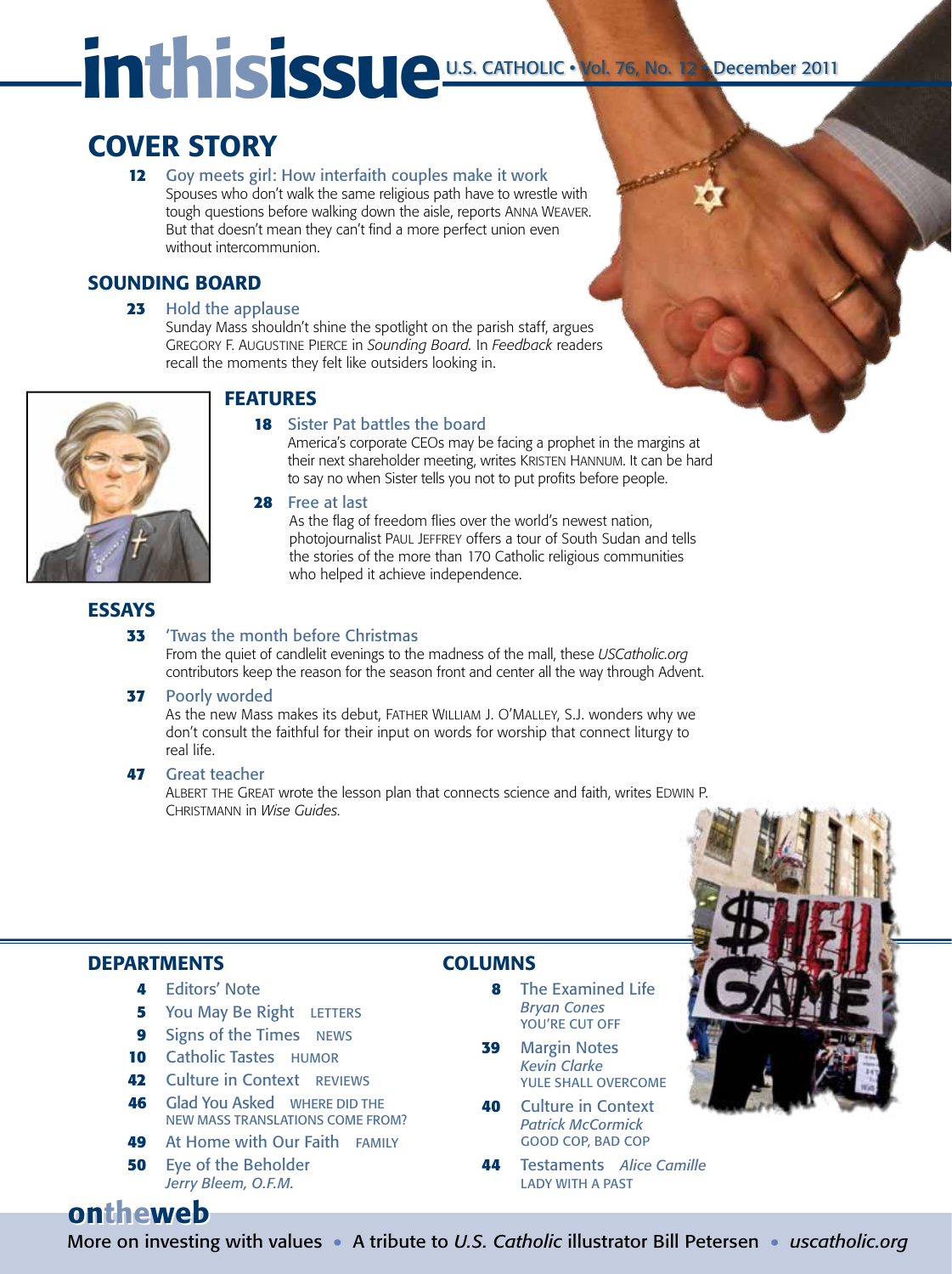# **GOY MEETS GIRL**

Interfaith and interchurch couples face unique challenges to building strong marriages.

By Anna Weaver

**B** efore Juliann Richards met Neal Levy, she didn't doubt that she'd marry a fellow Catholic someday. After all, Richards was raised Catholic, attended Catholic school, grew up mostly around fellow Catholics, and knew she wanted her children raised with the same faith.

"For many years, I told myself (and others) that I was going to the nearby Catholic college so I could meet a nice Catholic boy and get married," Richards recalls.

But when she met Levy—who is Jewish—the two quickly became friends and eventually started dating. Fast-forward several years: Richards and Levy, both 27, are newlyweds who married in a Jewish-Catholic ceremony.

Anna Weaver is a Hawaii-born writer now living in Washington, D.C.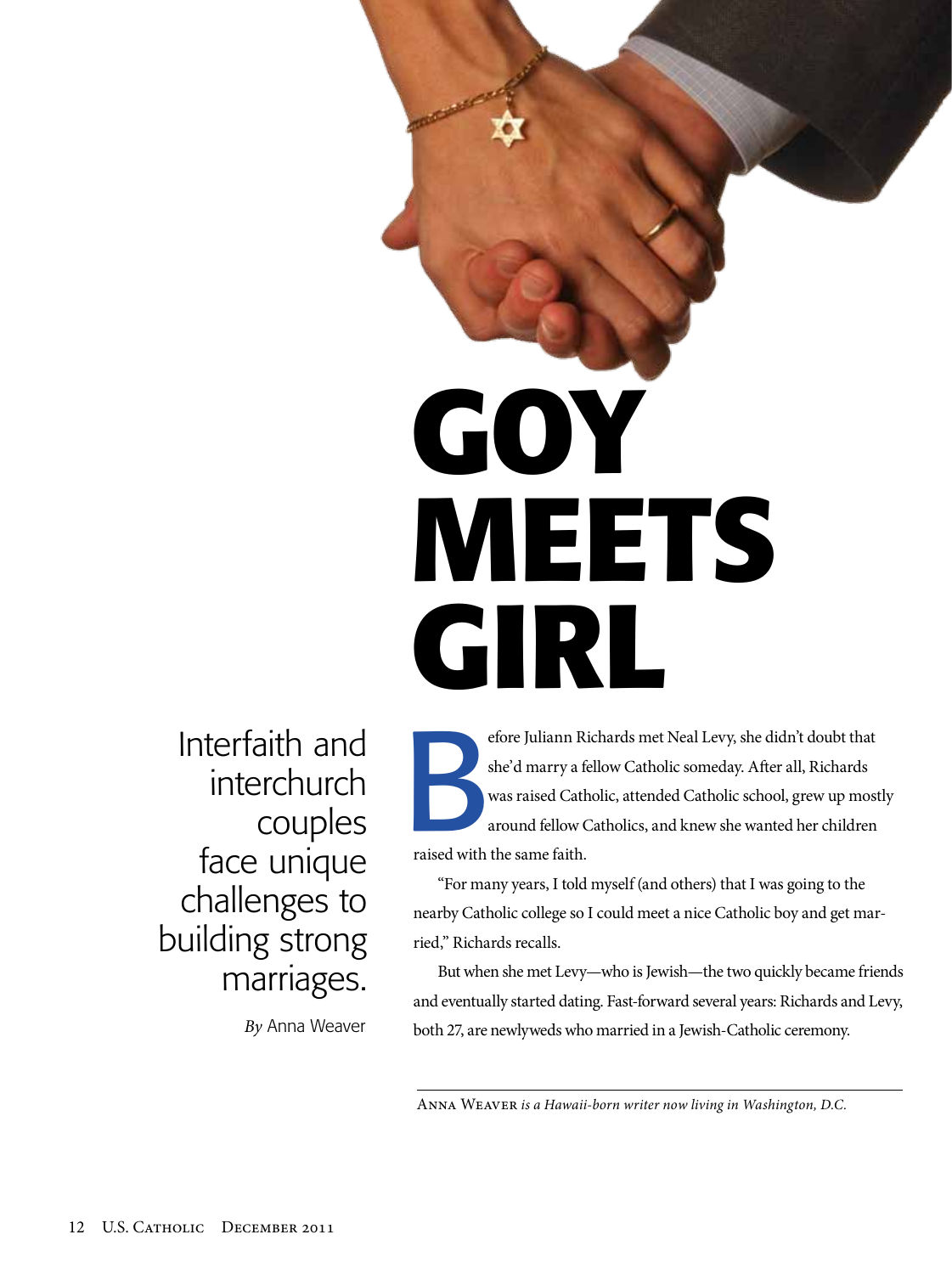Such marriages—interfaith (between a Catholic and a non-Christian) and interchurch (between a Catholic and another Christian)—have been on the rise for the past 30 years.

In fact, a 2007 survey on marriage by the Center for Applied Research in the Apostolate (CARA) revealed that marrying another Catholic is a low priority for young Catholics. Of nevermarried Catholics, only 7 percent said it was "very important" to marry someone of the same faith.

"We realize that this is a major pastoral issue," says Sheila Garcia, associate director of the U.S. Conference of Catholic Bishops' Secretariat on Laity, Marriage, Family Life, and Youth.

#### Good foundation

Garcia says that while supporting these couples pastorally, the church also is concerned with making sure the Catholic in a mixed-religion marriage continues to practice his or her faith and that the couple takes seriously the Catholic party's pledge to raise their children Catholic.

Despite these challenges, Garcia believes that mixed marriages offer an opportunity for "peace and understanding, and, where possible, unity."

"The Catholic Church is moving towards how to support the interchurch/interfaith couple," Garcia says. "Mixed religion couples can live out Christ's call to be one."

One of the landmark changes in how the church approaches interfaith and interchurch engaged couples came with the 1983 revision to the Code of Canon Law, around the same time many of the millennials getting married today were born. Before the revision, the non-Catholic party had to sign a document saying they agreed that their children would be raised Catholic. Post-revision, the Catholic spouse pledges to maintain his or her faith and "to do all in her or his power so that all offspring are baptized and brought up in the Catholic Church." The non-Catholic is informed of that pledge.

"We've changed quite a bit of stuff since Vatican II," says Claretian Father Greg Kenny. "I don't think allegiance to one church or one faith should keep you from the most basic command, that you should love one another."

Kenny says the way the Catholic Church should deal with the growing number of interfaith marriages is on a grassroots level, one couple at a time, with parish and diocesan programs.

"If we can get across to people that religion is not getting in the way, that religion is there to help, that makes so much more sense to me," he says. "Marriage preparation becomes a possible moment of grace."

#### A nice Catholic boy

Despite the rise in interfaith and interchurch marriages, they're not at an all-time high. According to CARA, the highest rate of interfaith marriages took place in the 1970s and 1980s,

when young Catholics dispersed from East Coast and Midwestern cities into areas of the country where there were fewer Catholic enclaves.

But as Ohio couple Richards and Levy illustrate, attraction and love can trump proximity to potential partners of the same faith. While Richards' Ohio hometown has three Catholic churches and a majority Christian populace, once she met Levy all her plans for a "nice Catholic boy" disappeared.

As they dated, the two made sure big issues like how their children would be raised or what religious traditions were important to them were discussed respectfully and resolved early on without either forgoing their faith.

When the two decided to get married, the prospect of planning for a Jewish-Catholic ceremony and, more importantly, a marriage got easier when they found an understanding priest, Father David Bline, pastor of St. Francis de Sales Parish in Akron, Ohio. Bline had worked with Rabbi Susan Stone on another interfaith marriage and put the couple in touch with her.

Richards and Levy went through both Catholic and Jewish pre-marital counseling and were surprised at how "refreshingly similar" the advice they received from both sides was. "It was good to know that the same things were being asked of us," Richards says.

They plan to raise their children Catholic, but they both say their kids will be well aware of their Jewish heritage, and they were encouraged to raise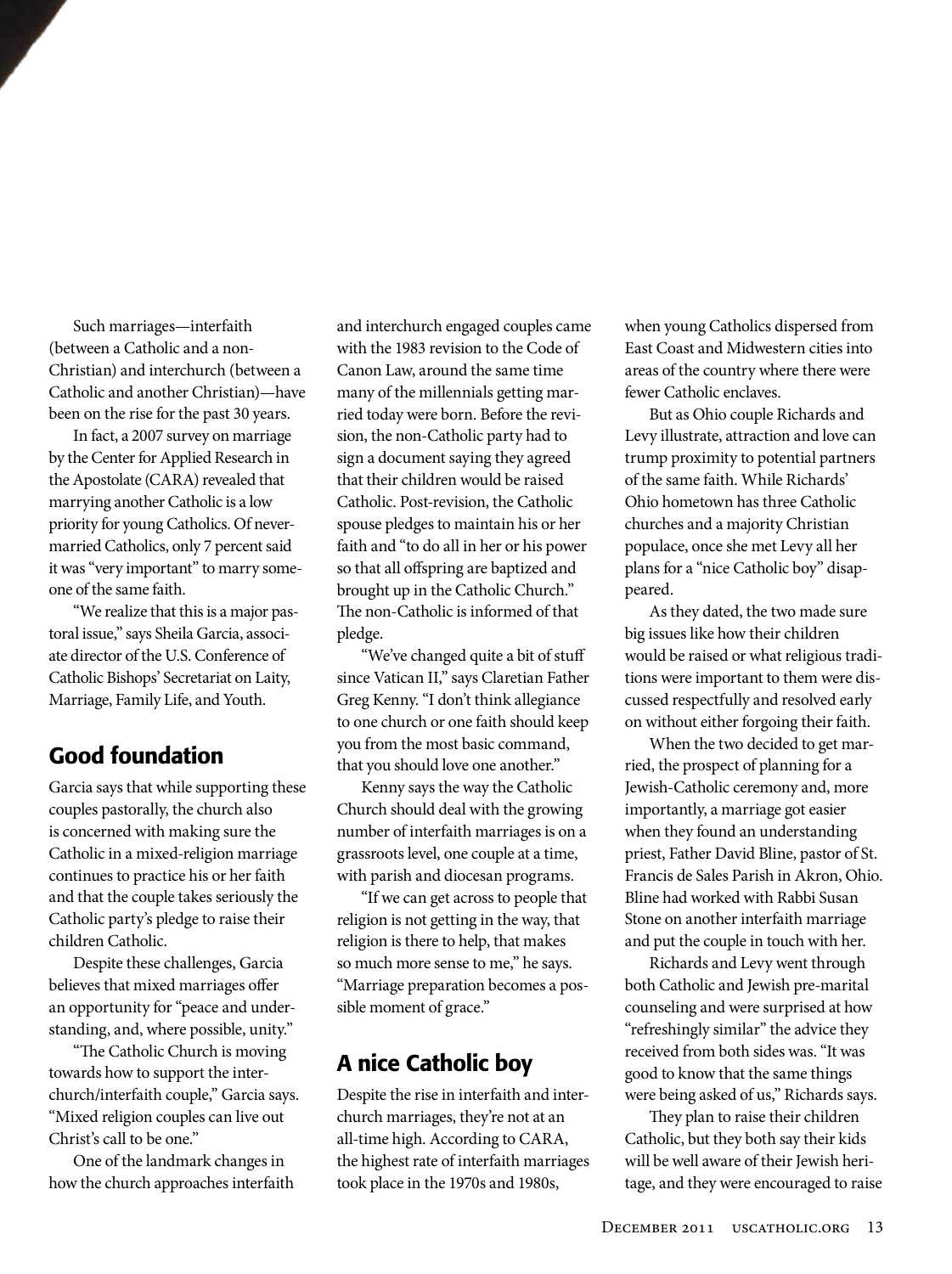them as such by Bline.

Respect for both of their beliefs extended into their wedding ceremony, which was led by both the priest and the rabbi. There were readings from the Hebrew scriptures and the New Testament, signing of an interfaith ketubah (a Jewish marriage contract), drinking from a kiddush cup, and the couple stood under a chuppah, or canopy during the ceremony. All the ceremony components were explained to guests in an extensive program.

Richards and Levy say being rasised in "very open and accepting families," has helped support them throughout their relationship.

#### Family conflict

Things went differently for Midwesterners Sarah and Mike Miles (not their real names), who were surprised at just how much tension their own Jewish-Catholic union churned up in Mike's family.

This is Sarah's second marriage. In her first, which lasted about three years, she married a fellow Jew. "It was important for me to marry someone Jewish at that time," she says, adding that her mother was also a big advocate of marrying someone of the same faith.

Mike was raised Catholic, in what he calls a "very religious family." He went to a Catholic school and attends Mass regularly.

"When I started dating and when I met Sarah, religion wasn't a factor," he says. "I wasn't marrying someone because of her religion. I was marrying Sarah because she was who she was."

When they got engaged, both Sarah and Mike took interfaith marriage preparation classes, which helped with tough discussions they had about raising kids, celebrating holidays, and dealing with family dynamics.

The classes suggested they pick one religion for their future children. "We

I wasn't marrying someone because of her religion. I was marrying Sarah because she was who she was.

chose Judaism early on because it was the root of all Christianity, and there was nothing in my religion that Mike couldn't understand," Sarah says.

It wasn't until after they were married and the topic of children came up that Mike's parents voiced their disagreement with how their grandchildren would be raised. They also complained that the Jewish traditions had overshadowed the Catholic traditions at the Miles' wedding.

Sarah and Mike decided to go to an interfaith marriage counselor and tried to talk with Mike's parents. But face-toface conversations, letters, and phone calls didn't seem to help.

Several years later, Sarah and Mike have a distant relationship with Mike's parents. But the difficulties have only brought them closer, they say.

 "We'd like [his parents] to be a part of [our lives], and we welcome that opportunity, but only if we can get these issues resolved."

#### Ecumenical glue

Even with a common Christian background, interchurch couples have issues to resolve in order to make their marriages work. For Lena and Luke Glover, the bond that holds their marriage together goes beyond Sunday church services. Lena, 35, is Catholic, and Luke, 34, is a nondenominational Christian.

When the two were first married



there were tensions, such as when they would attend Mass together and Luke couldn't receive communion, including at their own nuptial Mass. "It highlights our divisions," Luke says.

What helped the Glovers find common ground was the ecumenical charismatic group People of Praise. "It's kind of the glue for our marriage," Luke says. "It focuses on the similarities of our life together."

"It gives us something to do together as a family and as a couple that's kind of bigger than church," Lena says. "If we went round and round about our differences we would spend all our time arguing!"

The couple believes that the differences they have in faith aren't major but that the things they do hold in common, such as their belief in Christ and the gospel, are.

"Now I wouldn't want to change [our religions] for the world," Lena says. "It doesn't bother me anymore because I feel like we experience a level of ecumenism more acutely than those couples that are of the same denomination, and I'm so grateful for that."

The couple now lives in Portland, Oregon and has four children, ages 11, 9, 6, and 5, all of whom are being raised Catholic. For a while the Glovers would attend both a Catholic and a Protestant service on Sundays plus the People of Praise community meetings. But being in church all day was difficult with young kids. Luke decided he'd choose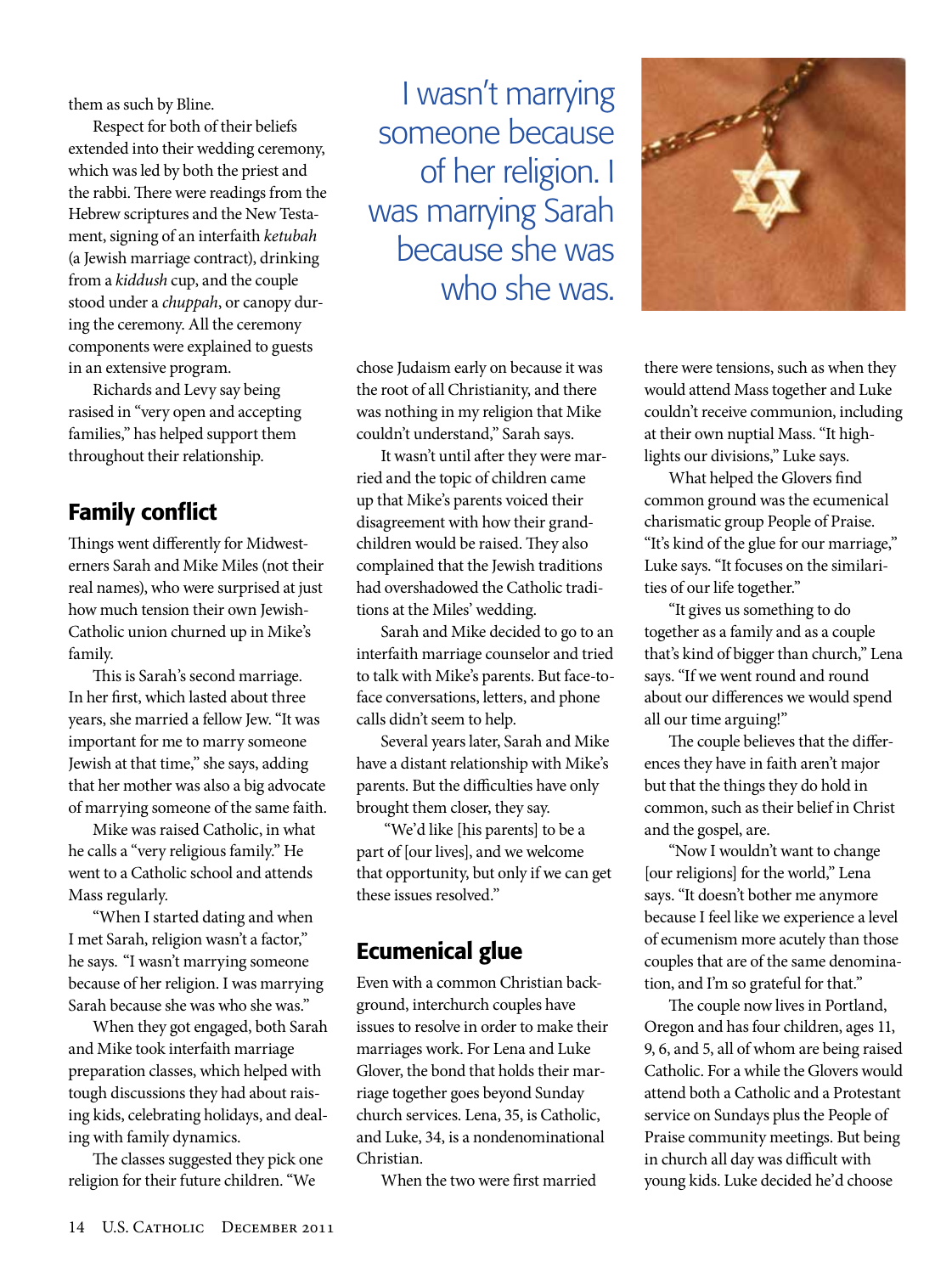"For nearly every Catholic-Protestant couple that I've talked to, there is pain from not receiving communion together."

going to Mass with the family.

"We do raise them Catholic, but we give that a little caveat and say we are raising them in a very ecumenical home," Lena says.

Their older two kids are asking more questions now, like why Luke doesn't take communion—he receives a blessing—or why some people pray the rosary. "We teach that there are Christians that emphasize different things," Lena says.

She's proud that her children are learning about different denominations. In fact, the Glovers wish they'd hear more about ecumenism at Mass. "As you educate yourself as a Catholic and dig deeper, you find out that there's been a lot said, especially in the last 30 years, on ecumenism," Lena says.

The USCCB's Sheila Garcia says that ecumenical and interfaith couples are the grassroots version of what the Catholic Church hopes to accomplish in its ecumenical and interfaith statements, dialogues, conferences, and outreach.

"What these couples are living out in their own lives is what these dialogues are trying to accomplish," Garcia says.

#### One family table

No matter how much interchurch couples such as the Glovers work toward unity, there's a clear and highly visible sign of their disunity communion.

Bonnie Mack, who works for the Archdiocese of Cincinnati's Marriage and Family Life Office, says, "For

nearly every Catholic-Protestant couple that I've talked to, there is pain from not receiving communion together.

"There are some who would say, 'I don't think Jesus would do that. I think he'd call anyone forward.'"

And in fact she has seen some young couples from the marriage preparation classes she teaches go up and receive communion together despite one not being Catholic. "Their way of handling church teachings is much different today," she says. "It's no big deal to them."

Over the years she's seen pastors try to balance the pastoral side and the church-teaching side of the issue. One pastor who has long dealt with the issue is Claretian Father Kenny. He has worked with interfaith and interchurch couples in the Northeast and now at his present assignment in the South as pastor emeritus of Corpus Christi Parish in Stone Mountain, Georgia.

Kenny says that in his area interchurch marriages are very common since Catholics are only the third largest denomination in the region, outnumbered by Baptists and Methodists.

"What I now explain is why the church is so stringent on that issue. There needs to be unity of worship, unity of belief, of dogma, and unity of conduct and morality to receive communion."

But he adds, "If you could say that this was the only way to get the spiritual nourishment you seek, follow your conscience. I can't tell you not to follow your conscience."

Sometimes what begins as an

interchurch relationship ends with one person joining the Catholic Church. Matt and Jessica Williams are one such couple who found their faith backgrounds coming together even before they were married. Jessica, 32, was baptized Lutheran but was not raised practicing that faith.

Jessica first met Matt, 43, through a mutual friend. About three or four months into their relationship, Matt, a cradle Catholic, invited Jessica to attend Mass with him at his parish, St. Margaret Mary in Winter Park, Florida.

"It really helped strengthen our relationship...to go to church together," Matt says. "It was just a very important part of the week for us."

He also recalls being surprised when, a few months into going to church together, Jessica turned to him and said, "All you have to do is ask me to convert."

Matt says he'd been careful not to put any pressure on her, but was delighted. Jessica enrolled in RCIA, where the director, Dominican Sister Rosemary Finnegan, double-checked that, as Jessica puts it, "Your heart was in it, and that you were not just converting because it was 'the right thing to do.'"

When the pair married in 2010, two months after Jessica became Catholic, it was at a Mass at St. Margaret Mary. The Williamses say that a mutual Catholic faith has served as a strong base when they face challenges.

"It's nice to have that extra support system in place," Jessica says. And as they look into the future at having kids, she says she's happy that they won't be one of those families she'd observed at church with an absentee or non-Catholic parent.

"I wanted our kids to grow up being raised in the faith, praying with them, and trying to educate them on the faith wherever we can," Jessica says.